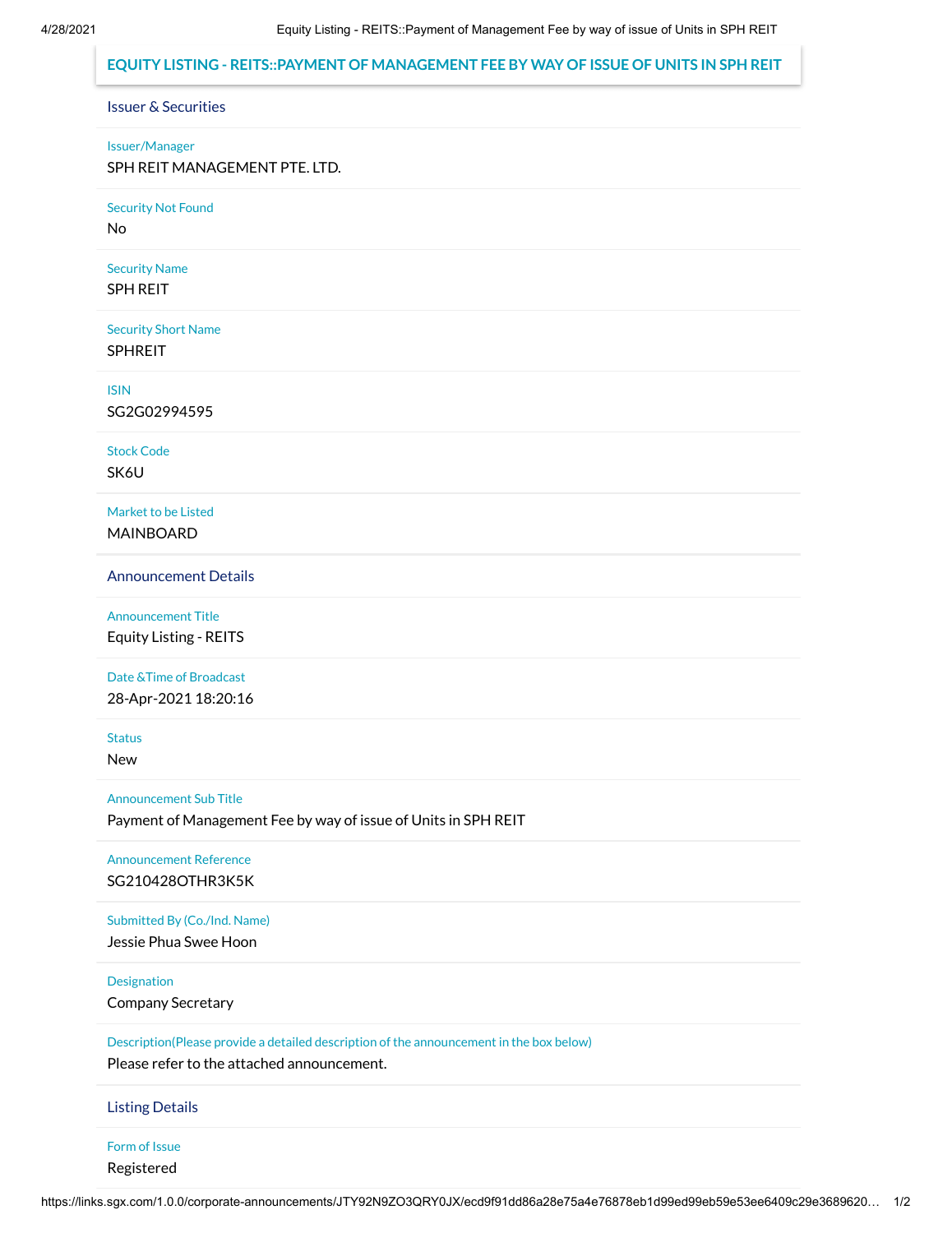#### Primary Listing

#### Yes

#### Country of Primary Listing

# Singapore

Issue Date 28/04/2021

## Listing Date

29/04/2021 09:00:00

### Issue Currency

Singapore Dollar

## Trading Currency

Singapore Dollar

### Asset Class

REITS

### Agent Details

#### Registrar

Boardroom Corporate & Advisory Services Pte. Ltd.

### Attachments

### Payment of [Management Fees-Q2](https://links.sgx.com/1.0.0/corporate-announcements/JTY92N9ZO3QRY0JX/663538_Payment%20of%20Management%20Fees-Q2%202021%20Annc.pdf) 2021 Annc.pdf

Total size =88K MB